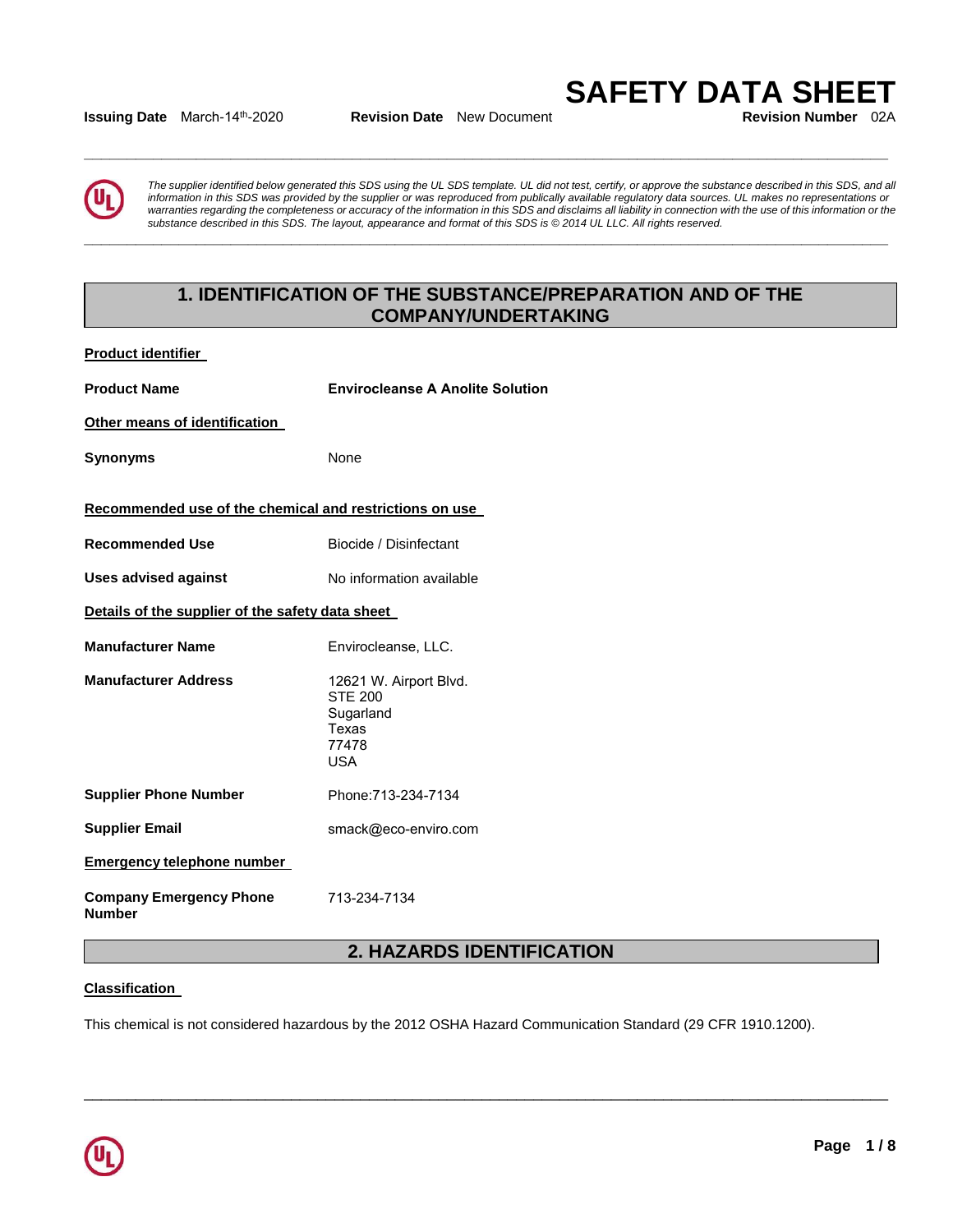#### **GHS Label elements, including precautionary statements**



### **3. COMPOSITION/INFORMATION ON INGREDIENTS**

The product contains no substances which at their given concentration, are considered to be hazardous to health

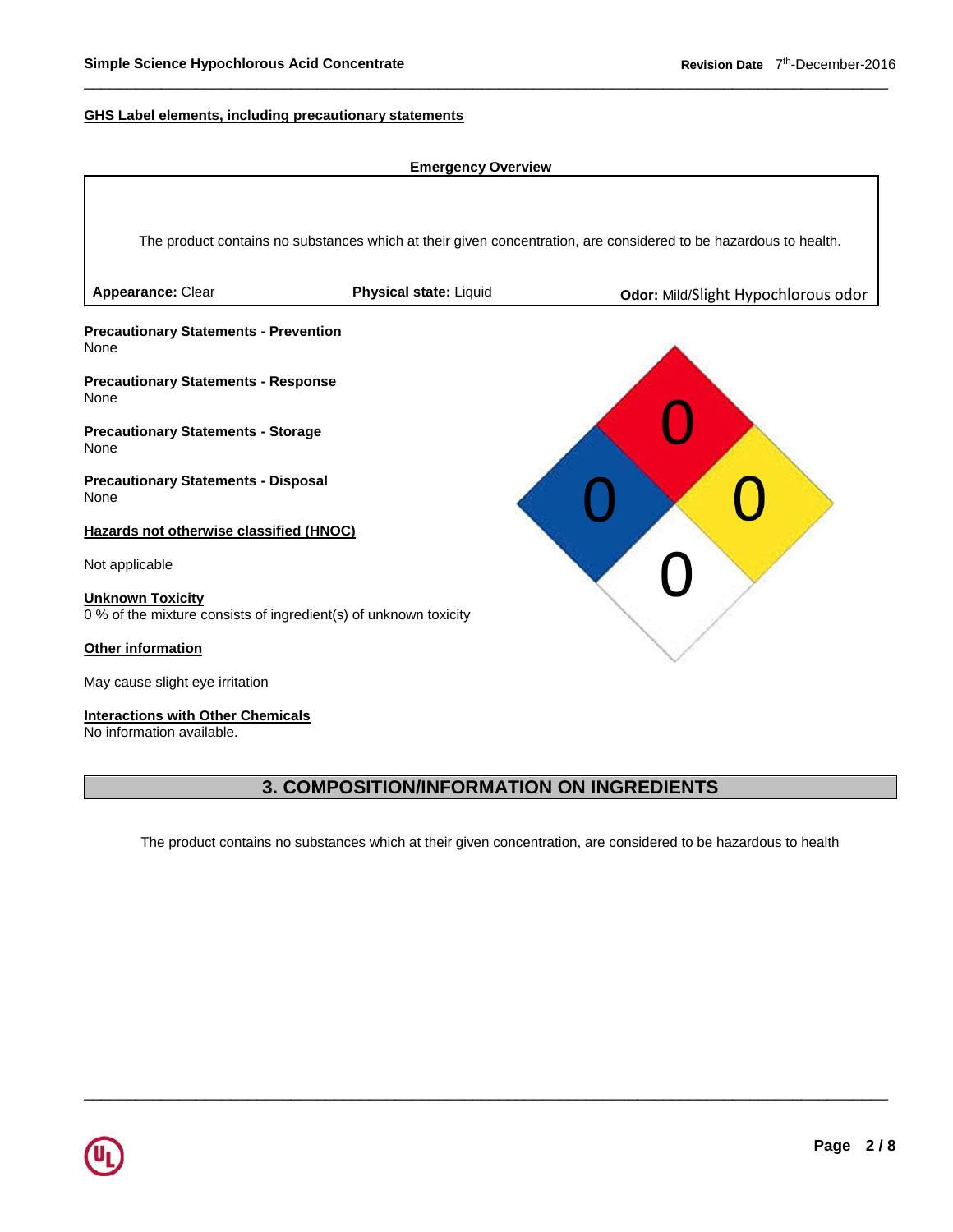# **4. FIRST AID MEASURES**

#### **First aid measures**

| Eye contact         | Although this product is not known to cause eye irritation, seek medical advice if<br>irritation develops or persists.                                      |
|---------------------|-------------------------------------------------------------------------------------------------------------------------------------------------------------|
| <b>Skin contact</b> | Although this product is not known to cause skin irritation, seek medical advice if<br>irritation develops or persists.                                     |
| <b>Inhalation</b>   | Although this product is not known to cause respiratory problems, seek medical advice<br>if breathing difficult develops or persists                        |
| <b>Ingestion</b>    | Although this product is not known to cause ingestion problems, if ingested, drink<br>plenty of tap water. Seek medical advice if gastric distress develops |

#### **Most important symptoms and effects, both acute and delayed**

**Most Important Symptoms and Effects** No information available.

#### **Indication of any immediate medical attention and special treatment needed**

**Notes to Physician**  Treat symptomatically.

### **5. FIRE-FIGHTING MEASURES**

**Suitable Extinguishing Media**

Use extinguishing measures that are appropriate to local circumstances and the surrounding environment.

**Unsuitable extinguishing media**

CAUTION: Use of water spray when fighting fire may be inefficient.

**Specific hazards arising from the chemical**

No information available.

### **Explosion Data**

**Sensitivity to Mechanical Impact** None.

**Sensitivity to Static Discharge Mone.** 

### **Protective equipment and precautions for firefighters**

As in any fire, wear self-contained breathing apparatus pressure-demand, MSHA/NIOSH (approved or equivalent) and full protective gear.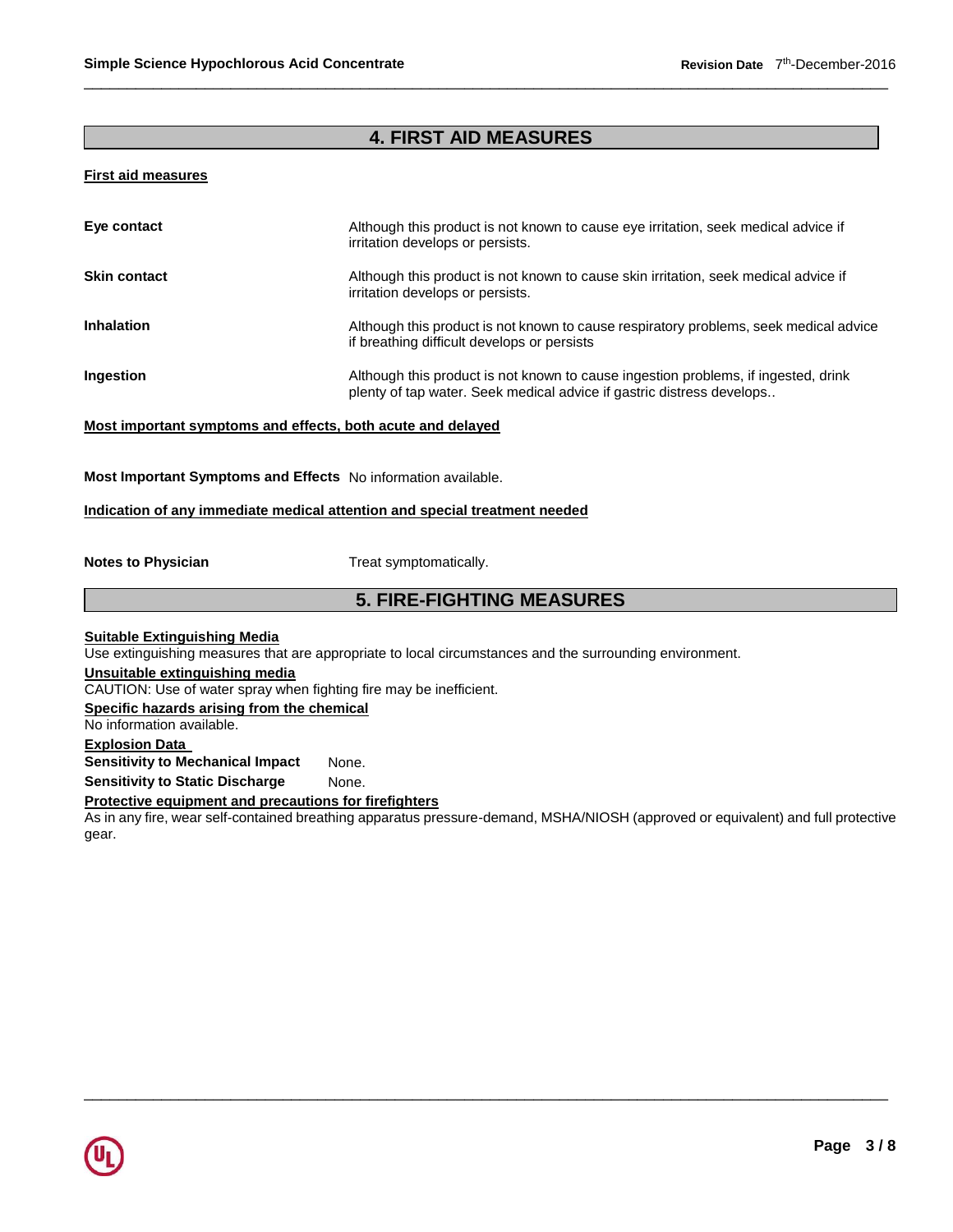# **7. HANDLING AND STORAGE**

#### **Precautions for safe handling**

Handling **Handling Handle in accordance with good industrial hygiene and safety practice.** 

#### **Conditions for safe storage, including any incompatibilities**

**Storage Keep containers tightly closed Store at room temperature 20-25deg C. Store in original** sealed container, at room temperature, away from direct sunlight and heat. Do not allow to freeze.<br>Avoid contact with acids.

### **8. EXPOSURE CONTROLS/PERSONAL PROTECTION**

#### **Control parameters**

**Incompatible Products** 

| <b>Exposure Guidelines</b> | This product, as supplied, does not contain any hazardous materials with occupational<br>exposure limits established by the region specific regulatory bodies |
|----------------------------|---------------------------------------------------------------------------------------------------------------------------------------------------------------|
|                            |                                                                                                                                                               |

# **Appropriate engineering controls**

| <b>Engineering Measures for high volume Showers</b> |                     |
|-----------------------------------------------------|---------------------|
| storage                                             | Eyewash stations    |
|                                                     | Ventilation systems |

#### **Individual protection measures, such as personal protective equipment**

| Eye/face protection           | No special protective equipment required.                                                                                                                                                                                                                                                                                        |
|-------------------------------|----------------------------------------------------------------------------------------------------------------------------------------------------------------------------------------------------------------------------------------------------------------------------------------------------------------------------------|
| Skin and body protection      | No special protective equipment required.                                                                                                                                                                                                                                                                                        |
| <b>Respiratory protection</b> | If exposure limits are exceeded or irritation is experienced, NIOSH/MSHA approved<br>respiratory protection should be worn. Positive-pressure supplied air respirators may<br>be required for high airborne contaminant concentrations. Respiratory protection must<br>be provided in accordance with current local regulations. |
| <b>Hygiene Measures</b>       | Handle in accordance with good industrial hygiene and safety practice.                                                                                                                                                                                                                                                           |

# **9. PHYSICAL AND CHEMICAL PROPERTIES**

### **Physical and Chemical Properties**

| <b>Physical state</b><br>Appearance | Liquid<br>Clear          | Odor                     | Mild/Slight Hypochlorous odor |
|-------------------------------------|--------------------------|--------------------------|-------------------------------|
| Color                               | Clear transparent        | <b>Odor Threshold</b>    | No information available      |
| <b>Property</b>                     | Values                   | Method<br><b>Remarks</b> |                               |
| рH                                  | Neutral $~1$             | None known               |                               |
| Melting / freezing point            | ℃<br>32 $\degree$ F<br>0 | None known               |                               |
| Boiling point / boiling range       | °C<br>°F<br>212<br>100   | None known               |                               |
| <b>Flash Point</b>                  | C.<br>9034 F<br>5001     | None known               |                               |
| <b>Evaporation Rate</b>             | No data available        | None known               |                               |
| Flammability (solid, gas)           | No data available        | None known               |                               |
| <b>Flammability Limit in Air</b>    |                          |                          |                               |
| Upper flammability limit            | No data available        |                          |                               |

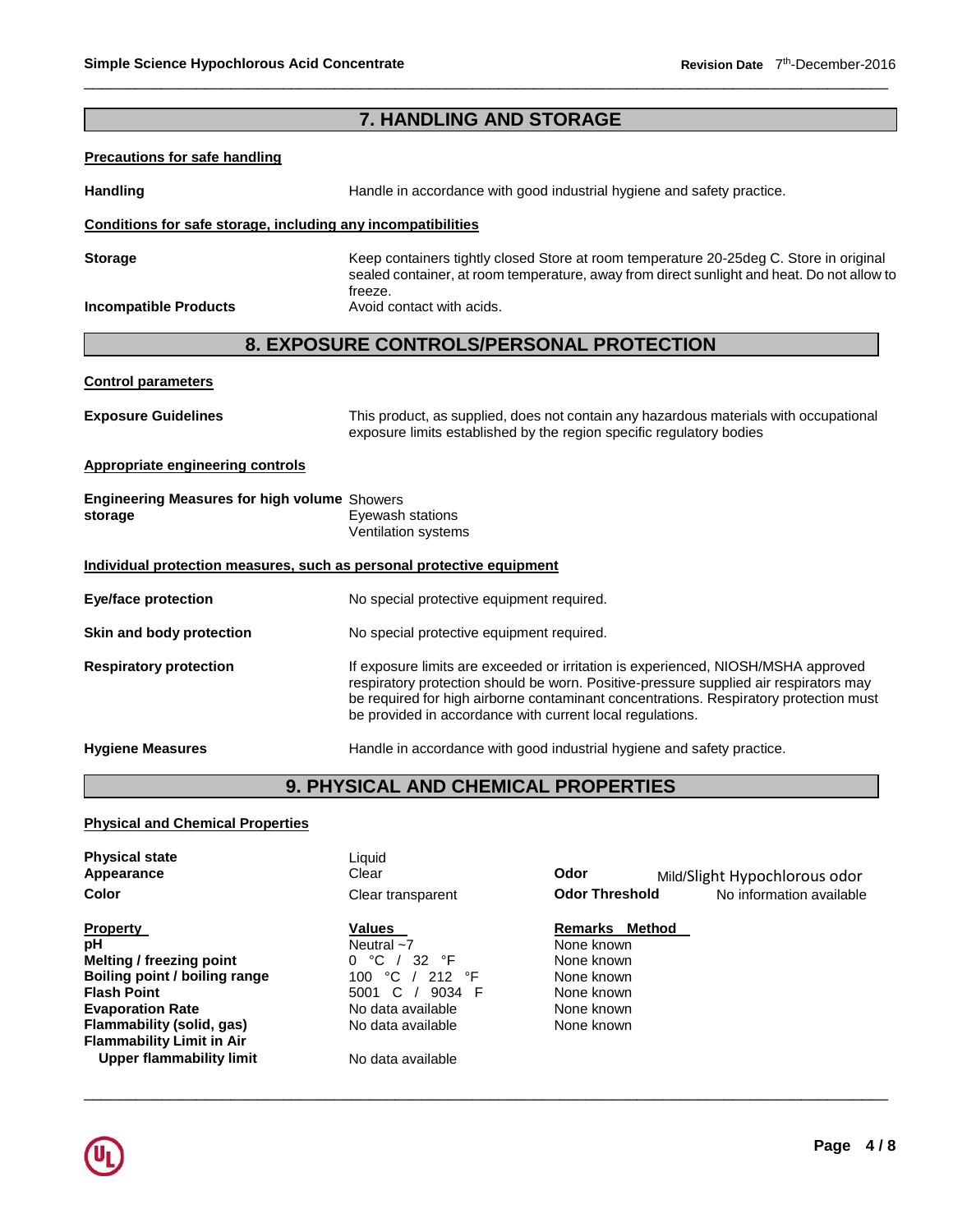| Lower flammability limit                      | No data available |            |
|-----------------------------------------------|-------------------|------------|
| Vapor pressure                                | No data available | None known |
| Vapor density                                 | No data available | None known |
| <b>Specific Gravity</b>                       |                   | None known |
| <b>Water Solubility</b>                       | Liquid            | None known |
| Solubility in other solvents                  | No data available | None known |
| <b>Partition coefficient: n-octanol/water</b> | No data available | None known |
| <b>Autoignition temperature</b>               | No data available | None known |
| <b>Decomposition temperature</b>              | No data available | None known |
| <b>Kinematic viscosity</b>                    | No data available | None known |
| <b>Dynamic viscosity</b>                      | No data available | None known |
| <b>Explosive properties</b>                   | No data available |            |
| <b>Oxidizing properties</b>                   | No data available |            |
| <b>Other Information</b>                      |                   |            |
| <b>Softening Point</b>                        | N/A               |            |
| <b>VOC Content (%)</b>                        | 0% or $(0 g/L)$   |            |
| <b>Particle Size</b>                          | No data available |            |

# **10. STABILITY AND REACTIVITY**

#### **Reactivity**

No data available.

**Particle Size Distribution** 

#### **Chemical stability**

Stable under normal ambient conditions of temperature and pressure. Discard any product after Best-by date or

older than 3 years. **Possibility of Hazardous Reactions** None under normal processing. **Conditions to avoid** High temperatures, incompatible materials. **Incompatible materials** Do not use or mix with other household chemicals.. **Hazardous Decomposition Products** None known based on information supplied.

# **11. TOXICOLOGICAL INFORMATION**

#### **Information on likely routes of exposure**

| <b>Product Information</b> |                                                                                                                                                              |
|----------------------------|--------------------------------------------------------------------------------------------------------------------------------------------------------------|
| Inhalation                 | Although this product is not known to cause respiratory problems, seek medical advice<br>if breathing difficult develops or persists.                        |
| Eye contact                | Although this product is not known to cause eye irritation, seek medical advice if<br>irritation develops or persists.                                       |
| <b>Skin contact</b>        | Although this product is not known to cause skin irritation, seek medical advice if<br>irritation develops or persists.                                      |
| Ingestion                  | Although this product is not known to cause ingestion problems, if ingested, drink<br>plenty of tap water. Seek medical advice if gastric distress develops. |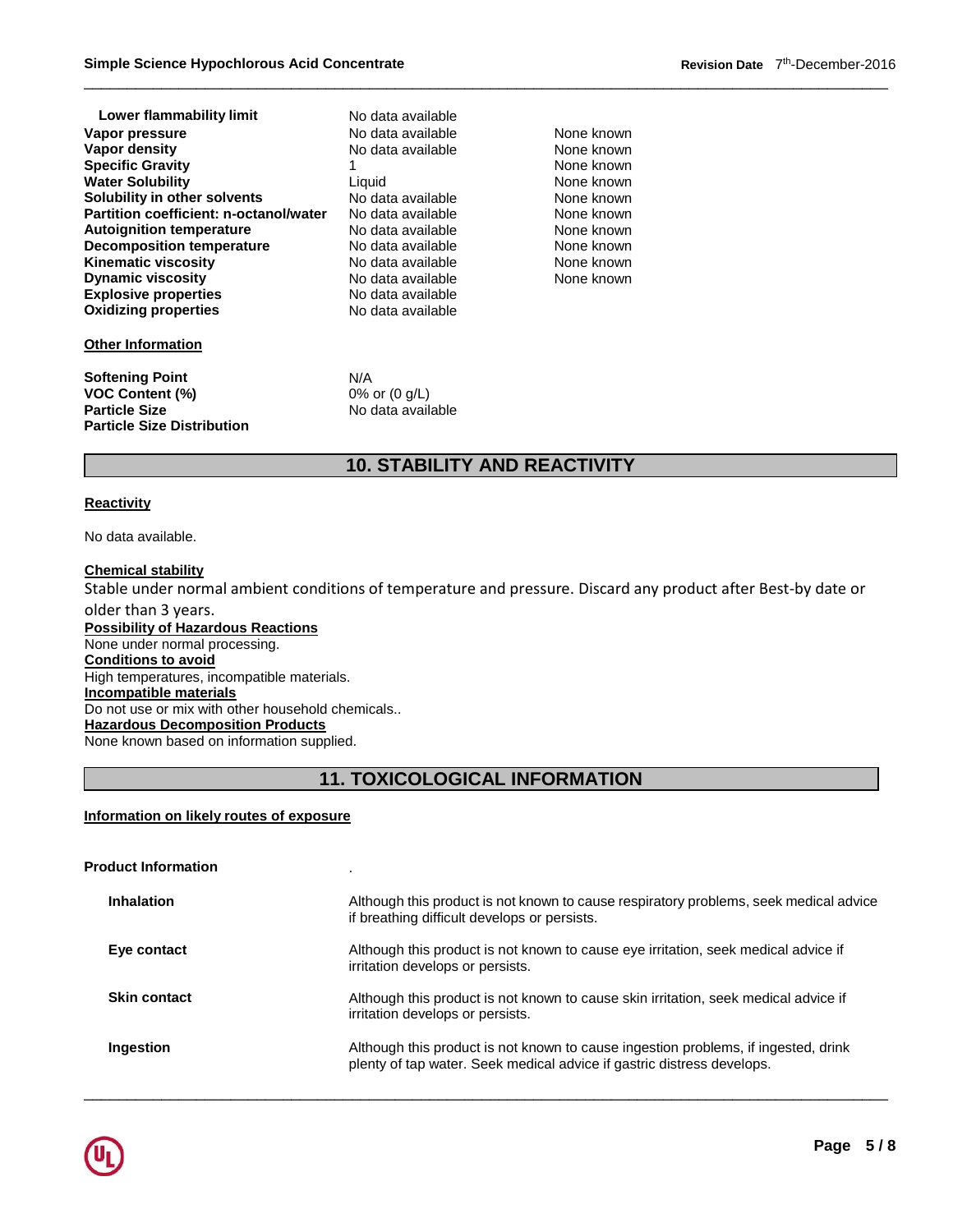| <b>Component Information</b>         | No information available                                                                   |
|--------------------------------------|--------------------------------------------------------------------------------------------|
| Information on toxicological effects |                                                                                            |
| <b>Symptoms</b>                      | No information available.                                                                  |
|                                      | Delayed and immediate effects as well as chronic effects from short and long-term exposure |
|                                      |                                                                                            |
| <b>Sensitization</b>                 | No information available.                                                                  |
| <b>Mutagenic Effects</b>             | No information available.                                                                  |
| Carcinogenicity                      | Contains no ingredient listed as a carcinogen.                                             |
| <b>Reproductive toxicity</b>         | No information available.                                                                  |
| <b>STOT - single exposure</b>        | No information available.                                                                  |
| <b>STOT - repeated exposure</b>      | No information available.                                                                  |
| <b>Target Organ Effects</b>          | None known.                                                                                |
| <b>Aspiration Hazard</b>             | No information available.                                                                  |

**Numerical measures of toxicity Product Information** 

**The following values are calculated based on chapter 3.1 of the GHS document** Not applicable

# **12. ECOLOGICAL INFORMATION**

\_\_\_\_\_\_\_\_\_\_\_\_\_\_\_\_\_\_\_\_\_\_\_\_\_\_\_\_\_\_\_\_\_\_\_\_\_\_\_\_\_\_\_\_\_\_\_\_\_\_\_\_\_\_\_\_\_\_\_\_\_\_\_\_\_\_\_\_\_\_\_\_\_\_\_\_\_\_\_\_\_\_\_\_\_\_\_\_\_\_\_\_\_

#### **Ecotoxicity**

The environmental impact of this product has not been fully investigated.

### **Persistence and Degradability**

No information available.

#### **Bioaccumulation** No information available

**Other adverse effects**

No information available.

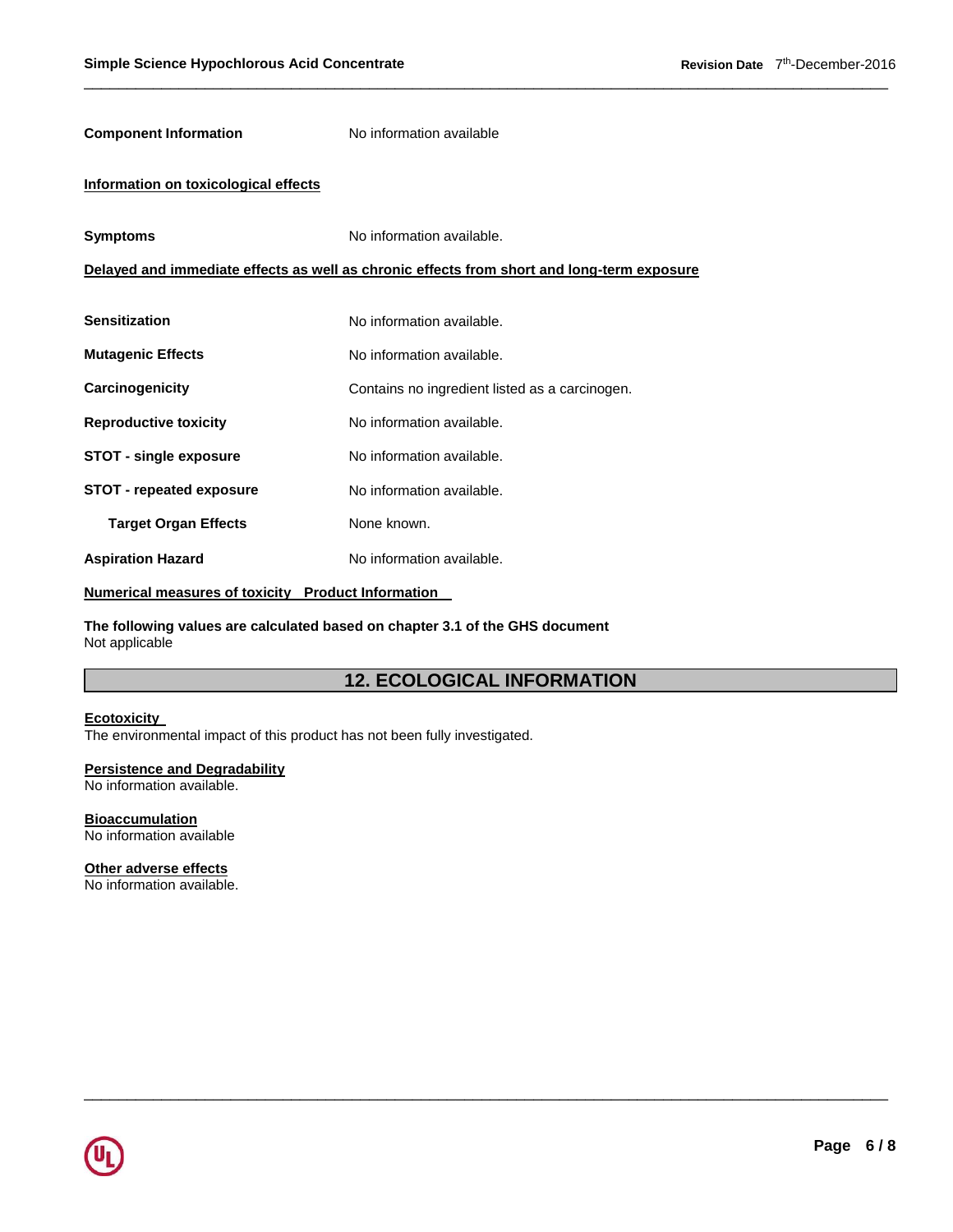# **13. DISPOSAL CONSIDERATIONS**

#### **Waste treatment methods**

| <b>Disposal methods</b>       | This material, as supplied, is not a hazardous waste according to Federal regulations (40)<br>CFR 261). This material could become a hazardous waste if it is mixed with or otherwise<br>comes in contact with a hazardous waste, if chemical additions are made to this material, or if<br>the material is processed or otherwise altered. Consult 40 CFR 261 to determine whether the<br>altered material is a hazardous waste. Consult the appropriate state, regional, or local<br>regulations for additional requirements. |
|-------------------------------|---------------------------------------------------------------------------------------------------------------------------------------------------------------------------------------------------------------------------------------------------------------------------------------------------------------------------------------------------------------------------------------------------------------------------------------------------------------------------------------------------------------------------------|
| <b>Contaminated Packaging</b> | Dispose of contents/containers in accordance with local regulations.                                                                                                                                                                                                                                                                                                                                                                                                                                                            |

#### **California Hazardous Waste Codes** 561

| <b>14. TRANSPORT INFORMATION</b>                                  |                                              |  |  |
|-------------------------------------------------------------------|----------------------------------------------|--|--|
| <b>DOT</b><br><b>Proper Shipping Name</b><br><b>Hazard Class</b>  | NOT REGULATED<br>NON REGULATED<br>N/A        |  |  |
| <b>TDG</b>                                                        | Not regulated                                |  |  |
| <b>MEX</b>                                                        | Not regulated                                |  |  |
| <b>ICAO</b>                                                       | Not regulated                                |  |  |
| <b>IATA</b><br><b>Proper Shipping Name</b><br><b>Hazard Class</b> | Not regulated<br><b>NON REGULATED</b><br>N/A |  |  |
| <b>IMDG/IMO</b><br><b>Hazard Class</b>                            | Not regulated<br>N/A                         |  |  |
| RID                                                               | Not regulated                                |  |  |
| <b>ADR</b>                                                        | Not regulated                                |  |  |
| <b>ADN</b>                                                        | Not regulated                                |  |  |

### **15. REGULATORY INFORMATION**

### **International Inventories**

TSCA Complies<br>DSL All compo

All components are listed either on the DSL or NDSL.

**TSCA** - United States Toxic Substances Control Act Section 8(b) Inventory

# **DSL/NDSL** - Canadian Domestic Substances List/Non-Domestic Substances List

### **US Federal Regulations**

### **SARA 313**

Section 313 of Title III of the Superfund Amendments and Reauthorization Act of 1986 (SARA). This product does not contain any chemicals which are subject to the reporting requirements of the Act and Title 40 of the Code of Federal Regulations, Part 372